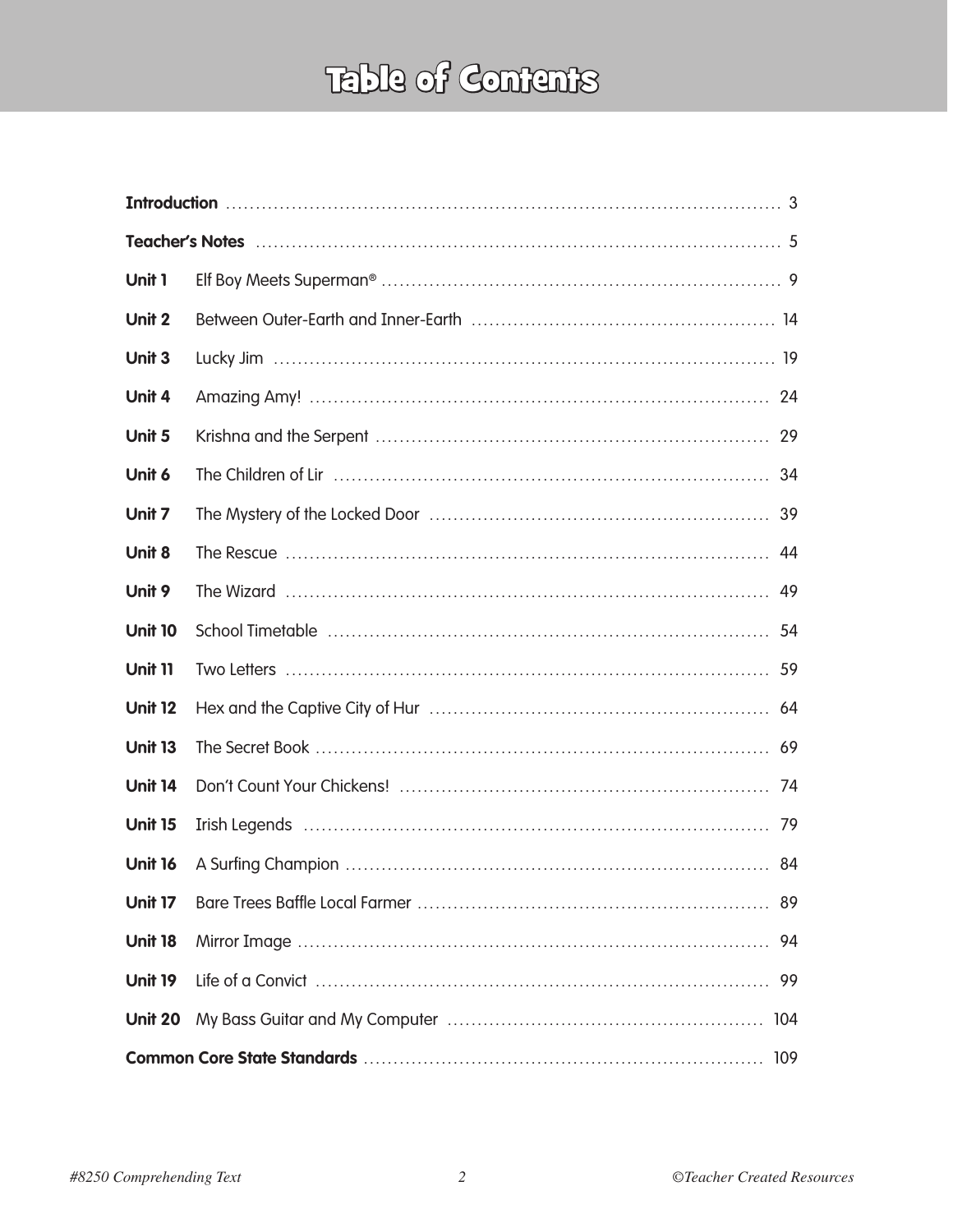**Name**

**Read the Irish folktale and answer the questions on the following pages.**

The five kings of Erin met to decide who would become overall king of the isle. King Lir of the Hill of the White Field expected to be elected. When King Dearg was chosen, Lir was incensed, and he returned home feeling great outrage. The other three wanted to attack Lir for his refusal to acknowledge Dearg as chieftain. Dearg restrained them, requesting that their lives remain peaceful.

To pacify Lir, Dearg offered him the hand of his eldest daughter, Ove. Lir and Ove were very happy and were soon blessed with twins—a son, Aod, and a daughter, Fingula. A while later, the twin sons Fiachra and Conn were born. Sadly, Ove did not live long enough to hold them in her arms or even to lay her motherly eyes upon them.

Lir mourned bitterly for his beloved wife, and had it not been for his children whom he loved dearly, he would have died of grief. In time, Lir married Ove's sister, Oifa, who was full of love and affection for Lir and his four children. But as Lir's love for his children grew deeper than his love for her, Oifa grew jealous and bitter. Soon, her feelings for the children of Lir were those of hatred and simmering rage.

One day, Oifa took the children to the Lake of the Red Eye. As they were bathing in the cool, clear waters, she cast a spell and turned them into four beautiful white swans.

"Like this you will stay for 900 years, until Lairgnen, the man from the north, marries Deoch, the woman from the south. But I will grant you two things—you will retain your voices and your songs will be the sweetest-sounding arias ever heard."

Lir knew that Oifa had somehow harmed his children. He set off toward the lake, where he was confronted with the reality of Oifa's cruel work. He was distraught. As he bade his children farewell, he knew his life would never again know happiness.

When King Dearg heard of Oifa's malicious deed, he used his Druid wand for spells and sorcery against her, compelling her to spend eternity in a life of misery as an air demon.

The people were so sadly grieved at the loss of the children that it was decreed that no swan would ever again be harmed on the isle of Erin.

For 300 years, the children of Lir spent their time on the Lake of the Red Eye, captivating everyone with their enchanting songs. Eventually, the time came for the swans to fly to the open Sea of Moyle between Erin and Albain. Here they would spend 300 years in cold and misery, ravaged by hunger and violent storms. The swans endured another 300 miserable years in the desolate land of Erris, before returning home to the Hill of the White Field. But how everything had changed! Ruins and overgrown gardens were all that was left of their once charming home—just bleak desolation and decay.

At this time, Lairgnen, prince of the north, was to marry Deoch, daughter of the king of the south. She had heard of the magnificent swans with their beautiful singing voices. She refused to marry Lairgnen until he captured them for her as a wedding present. Lairgnen was close to achieving this goal, but as he touched the wings of the birds, they lost their feathers and transformed back to their human forms. But time had not stood still

for them, no longer were they young children full of life and joy, but four wizened and withered old folk, ready for the grave.

The four were buried together, and a cairn was raised for them. Such was the fate of the children of Lir.

To this day, no one is allowed to harm a swan in Ireland, the land of Erin.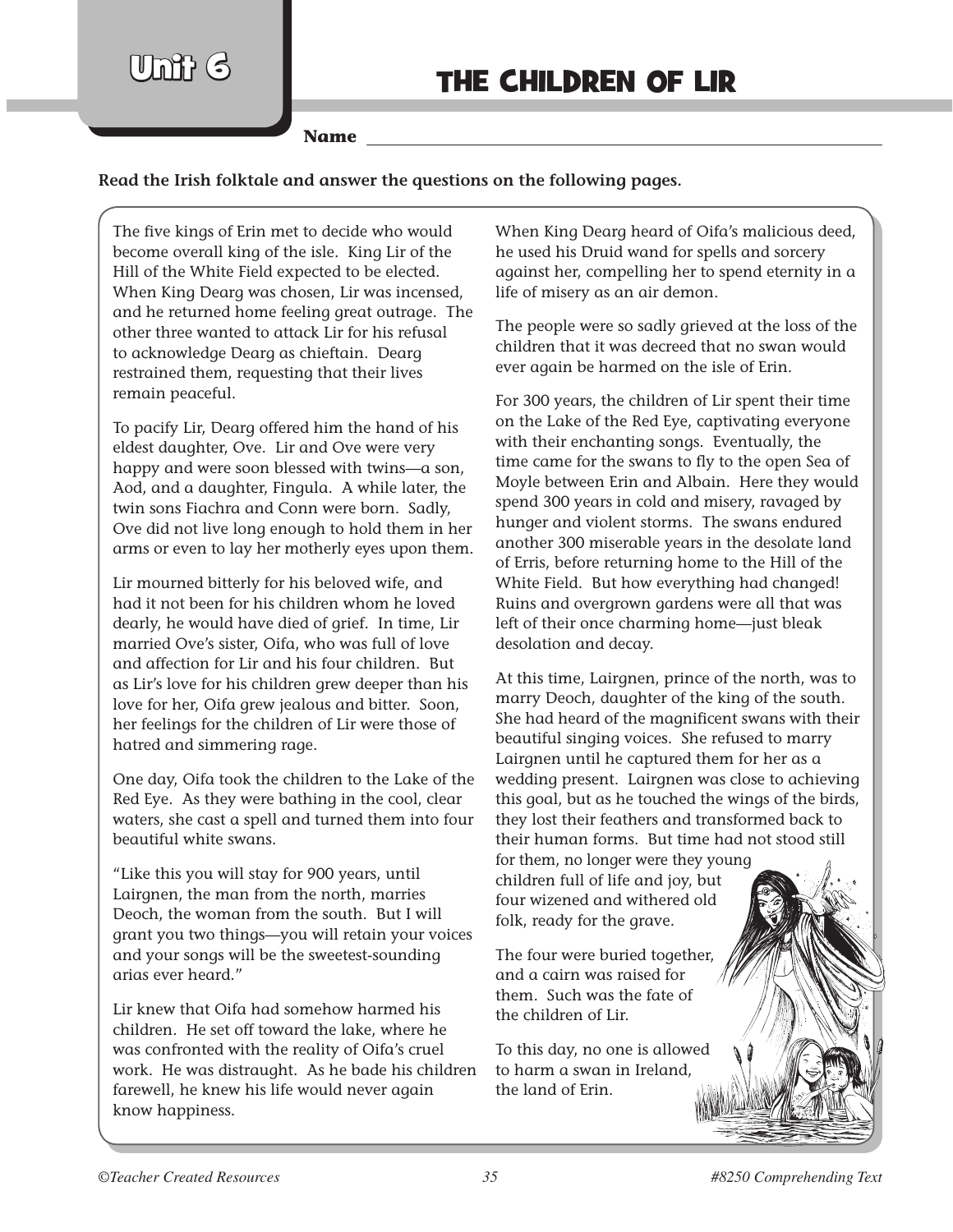| <b>Name</b> |                                    |                                                                                                                                          |                     |              | <b>Activities</b> |
|-------------|------------------------------------|------------------------------------------------------------------------------------------------------------------------------------------|---------------------|--------------|-------------------|
|             |                                    | THE CHILDREN OF LIR                                                                                                                      |                     |              |                   |
|             | <b>Literal</b>                     | Find the answers directly in the text.                                                                                                   |                     |              |                   |
|             |                                    | 1. List the places the swans spent each 300-year period.                                                                                 |                     |              |                   |
|             |                                    | 2. According to the curse, before the swans could be released, who had to be married?                                                    |                     |              |                   |
|             |                                    | 3. What parting gifts did Oifa leave with the children of Lir?                                                                           |                     |              |                   |
|             | <b>Inferential</b><br>your answer. | Think about what the text says.<br>1. How do you think the children felt when they returned home to the Hill of the White Field? Explain |                     |              |                   |
|             |                                    |                                                                                                                                          |                     |              |                   |
|             |                                    | 2. Read each sentence. Decide if each statement is True or False.                                                                        |                     |              |                   |
|             | chosen as chieftain.               | a. Lir was happy that Dearg was                                                                                                          | $\blacksquare$ True | $\Box$ False |                   |
|             | <b>b.</b> Lir was a doting father. |                                                                                                                                          | $\Box$ True         | False        |                   |
|             | as swans.                          | c. The children enjoyed their time                                                                                                       | $\Box$ True         | $\Box$ False |                   |
|             |                                    | d. Dearg was a righteous king.                                                                                                           | $\blacksquare$ True | False        |                   |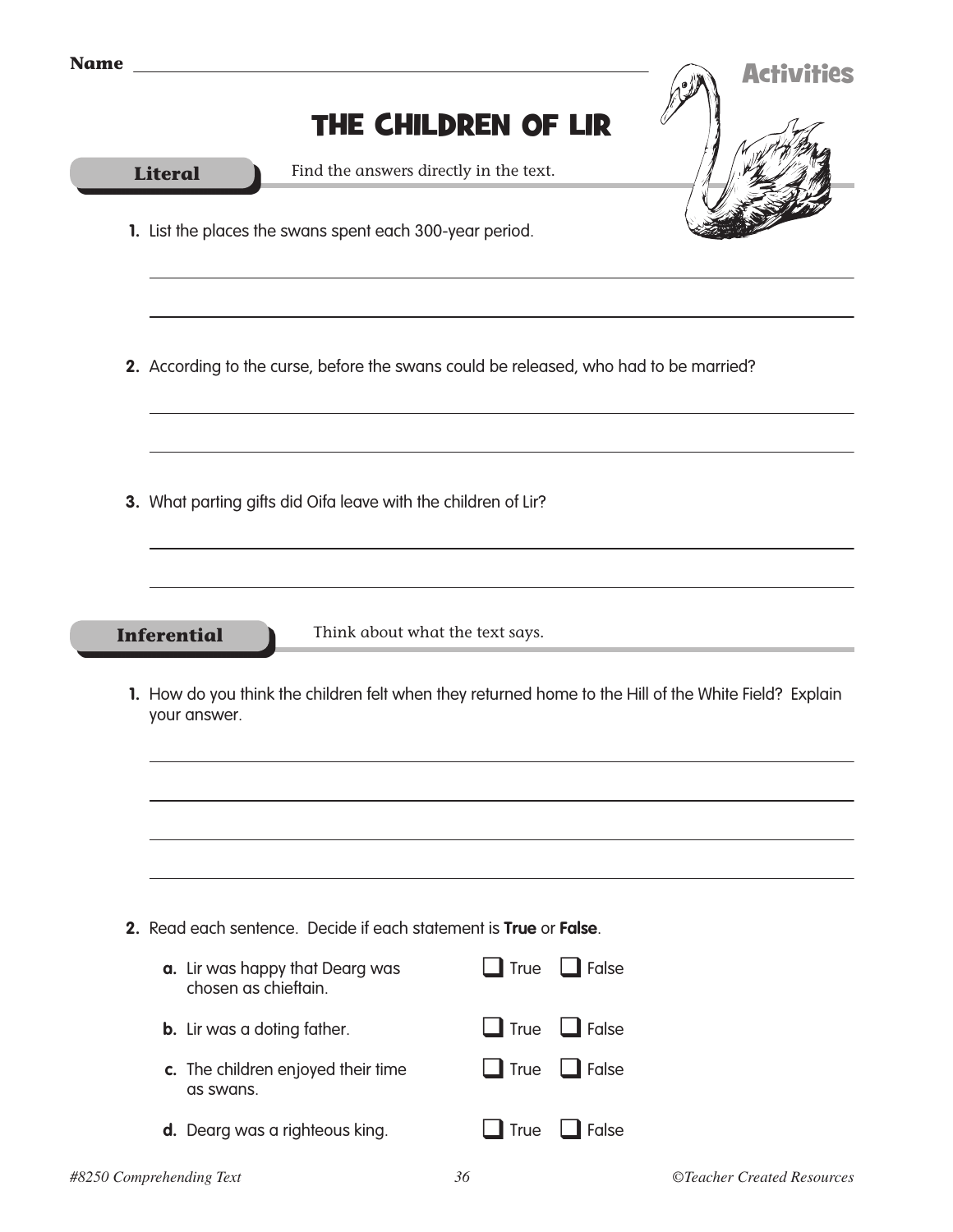| ×.<br>۰.<br>×<br>۰, |  |
|---------------------|--|
|---------------------|--|

| 2. | a. Choose a character from this sad folktale.            |                                           |
|----|----------------------------------------------------------|-------------------------------------------|
|    | $\Box$ King Dearg<br>$\Box$ King Lir                     | $\Box$ Oifa<br>$\Box$ the children of Lir |
|    | <b>b.</b> Explain why your chosen character was unhappy. |                                           |

**3.** Compete the timeline for the 900 years that the children of Lir were swans. Label each section of the timeline and the places where the swans were for each section.